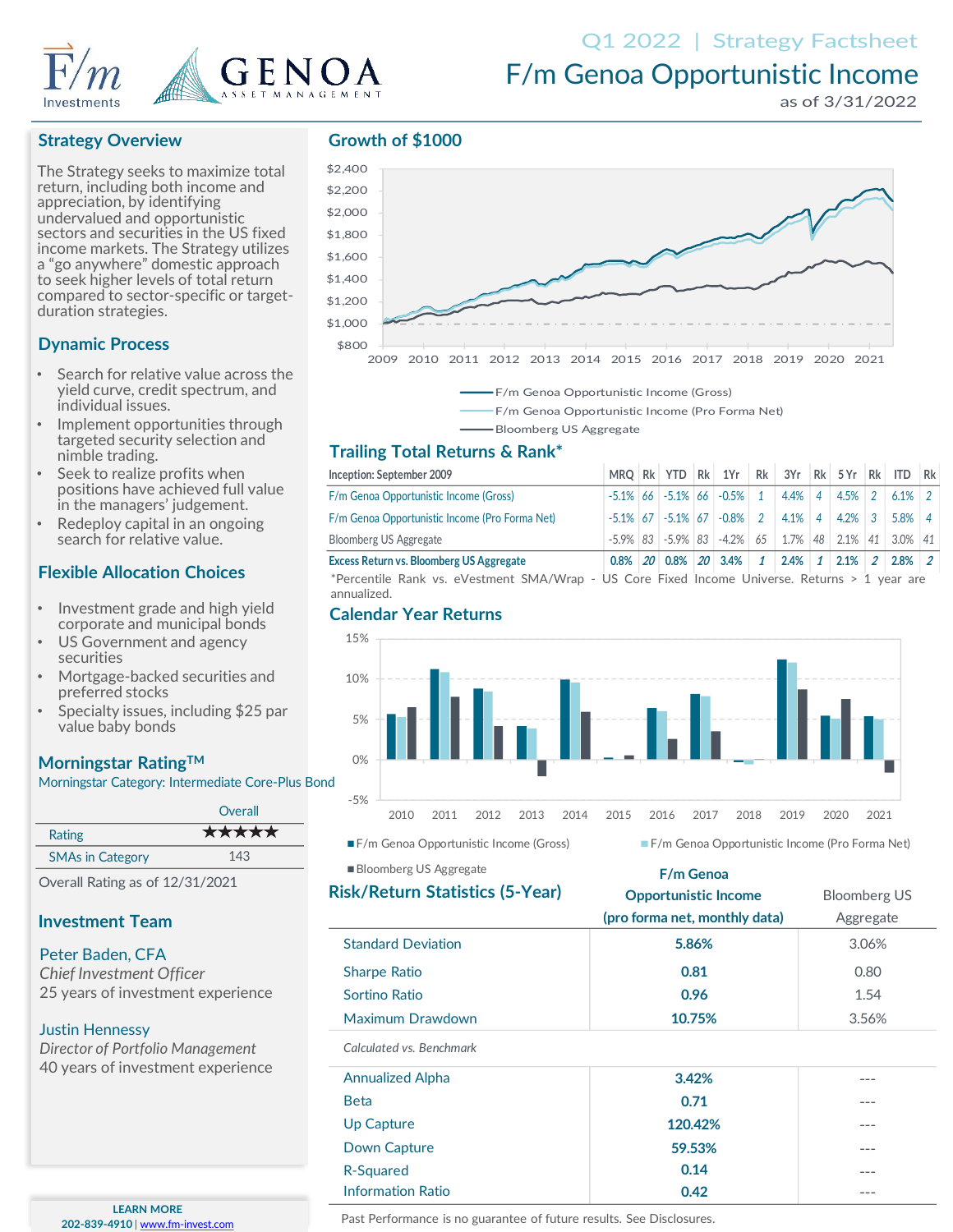



# Q1 2022 | Strategy Factsheet<br>F/m Genoa Opportunistic Income





# **Duration & Maturity**



# **Strategy Highlights**

| <b>Objective</b>               | Income and total return                      |
|--------------------------------|----------------------------------------------|
| Firm AUM (millions)            | \$560.3                                      |
| <b>Strategy AUM (millions)</b> | \$54.1                                       |
| <b>Strategy Inception Date</b> | 9/1/2009                                     |
| <b>Benchmark</b>               | <b>Bloomberg US Aggregate</b>                |
| <b>Primary Universe</b>        | eVestment SMA/Wrap - US<br>Core Fixed Income |
| <b>Geographic Focus</b>        | US                                           |
| <b>Vehicle Availability</b>    | <b>SMA</b>                                   |
| Min. Initial Investment        | \$250,000                                    |
| <b>Management Fee</b>          | 0.35%                                        |

# **Quality Characteristics**

| <b>Average Quality</b>            | BBB   |
|-----------------------------------|-------|
| Minimum Quality                   | В     |
| <b>Average Maturity (Years)</b>   | 9.6   |
| <b>Effective Duration (Years)</b> | 5.3   |
| <b>Weighted Average Coupon</b>    | 5.5%  |
| <b>Yield to Maturity</b>          | 5.2%  |
| Yield to Worst                    | 4.8%  |
| # of Bonds in Composite           | 196   |
| Target # of Bonds per Portfolio   | ± 30  |
| Average Cash                      | 7.9%  |
| Annual Turnover (est.)            | 20.0% |

# **Top 10 Holdings**

| <b>Name</b>                   | Coupon | <b>Maturity</b> | Weight |
|-------------------------------|--------|-----------------|--------|
| JPMORGAN CHASE & CO           | 5.00%  |                 | 4.12%  |
| <b>GENERAL ELECTRIC CO</b>    | 4.16%  |                 | 4.09%  |
| FORD HOLDINGS LLC             | 9.30%  | 3/01/2030       | 3.71%  |
| <b>USD</b>                    |        |                 | 3.58%  |
| <b>DELL INC</b>               | 6.50%  | 4/15/2038       | 3.57%  |
| <b>WESTERN DIGITAL CORP</b>   | 1.50%  | 2/01/2024       | 3.56%  |
| NATIONAL FIN AUTH NH FFDFRALL | 3.96%  | 10/01/2031      | 3.47%  |
| <b>WESTERN UNION CO/THE</b>   | 6.20%  | 11/17/2036      | 3.36%  |
| <b>BANK OF AMERICA CORP</b>   | 5.88%  |                 | 3.05%  |
| <b>MARATHON OIL CORP</b>      | 6.60%  | 10/01/2037      | 2.97%  |
|                               |        |                 |        |

# **Sector Exposures**

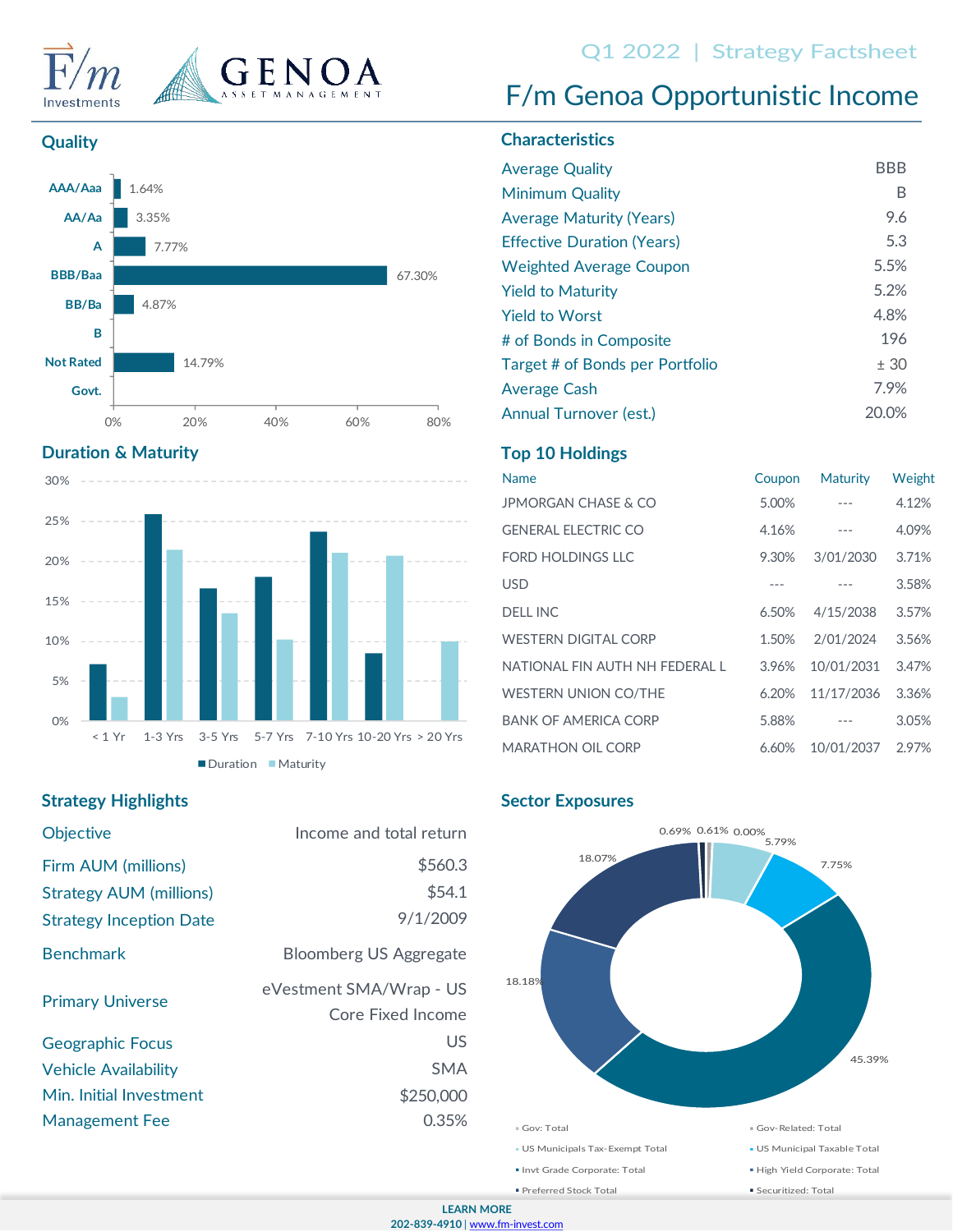



# F/m Genoa Opportunistic Income

### **DISCLOSURES**

Effective June 30, 2020, F/m, Investments, LLC d/b/a Genoa Asset Management, LLC ("Genoa") acquired the assets of the F/m Genoa Opportunistic Income Strategy (the "Composite" or "Strategy") from Ross Sinclaire & Associates ("RSA"). Genoa utilizes past performance from RSA to link current performance and present historical returns in order to meet the requirements under the Global Investment Performance Standards (GIPS®). The investment management team and the investment decision process for the Composite remained intact throughout the period including the purchase by Genoa, and Genoa retains the records that support the reported performance. Genoa claims compliance with the Global Investment Performance Standards (GIPS®). Please see the Composite's GIPS Compliant presentation for important additional information. Ross Sinclaire & Associates has been independently verified for the period January 1, 2009, through December 31, 2018. The verification reports are available upon request. GIPS® is a registered trademark of the CFA Institute. CFA Institute does not endorse or promote this organization, nor does it warrant the accuracy or quality of the content contained herein.

Genoa is an investment adviser registered under the Investment Advisers Act of 1940. Registration as an Investment Adviser is no indication of any level of skill or training. The information presented herein is general in nature and is not designed to address your investment objectives, financial situation or particular needs. Prior to making any investment decision, you should assess or seek advice from a professional regarding whether any particular transaction is relevant or appropriate to your individual circumstances. Although taken from reliable sources, Genoa cannot guarantee the accuracy of information received from third parties. The information is current as of the date of this presentation and is subject to change at any time, based on market or other conditions.

The F/m Genoa Opportunistic Income Composite consists of fully discretionary, actively managed fixed income portfolios, consisting primarily of investment grade bonds but also below investment grade or non-rated bonds. Prior to December 15, 2020, the Strategy was called the RSA Taxable Total Return Strategy. Performance is time-weighted for each performance period and reflects the reinvestment of dividends, income and capital appreciation. Gross performance is net of all trading and operational expenses, including brokerage, administrative, interest, and custodial costs. Pro forma net performance illustrated herein assumes a 0.30% annual management fee, with fees deducted from historical gross returns on a pro rata monthly basis. Investment Advisory fees are described in the Genoa Asset Management ADV Part 2A. Actual results of individual accounts and products utilizing the Strategy, as well as account holdings, may vary due to client cash flows, timing of implementation, different custodians, the availability of underlying securities, regulation, and other factors. Small accounts may underperform other accounts utilizing the Strategy due to the potentially greater impact of transaction costs. Historical performance was affected by material market and economic conditions that were independent of and not controlled by Genoa and may be different in the future.

### All securities investing involves the risk of loss. Past performance is no guarantee of future results. There can be no assurance that the **Strategy can meet its stated objectives.**

The holdings in each account utilizing the Strategy may differ significantly from the securities that comprise the index. For example, each account utilizing the Strategy has significantly fewer positions than found in the index. The index has not been selected to represent an appropriate benchmark with which to compare an investor's performance, but rather is disclosed to allow for comparison of the investor's performance to that of a certain well-known and widely recognized index. You cannot invest directly in an index. The Top 10 holdings shown are based off the largest ten positions (as a percentage of portfolio assets) as of the date indicated and do not correspond to any performance metric. This list is provided for informational purposes and does not constitute advice to purchase or hold securities shown. Number of holdings excludes cash and fund positions, and only one share class is counted per issuer; average weight also non-stock positions and considers the combined weight of class shares, where applicable. Position sizes and dates of security purchase may differ between accounts managed according to this strategy. The Holdings identified do not represent all of the securities purchased, sold, or recommended for advisory clients and reflect the ten largest positions strictly as of the date indicated.

Investing in the Strategy entails the significant risks of fixed income investing, including market, interest rate, credit, issuer, inflation, liquidity, call, tax, political, economic and income risk. As interest rates rise, bond prices fall. Credit risk refers to an issuer's ability to make interest and principal payments when due. The Strategy utilizes a limited number of securities which reduces diversification and may magnify any potential losses.

> INVESTMENT ADVISER GENOA ASSET MANAGEMENT LLC [Info@fm-invest.com](mailto:Info@fm-funds.com) 202-839-4910 [www.fm-invest.com](http://www.fm-invest.com/)